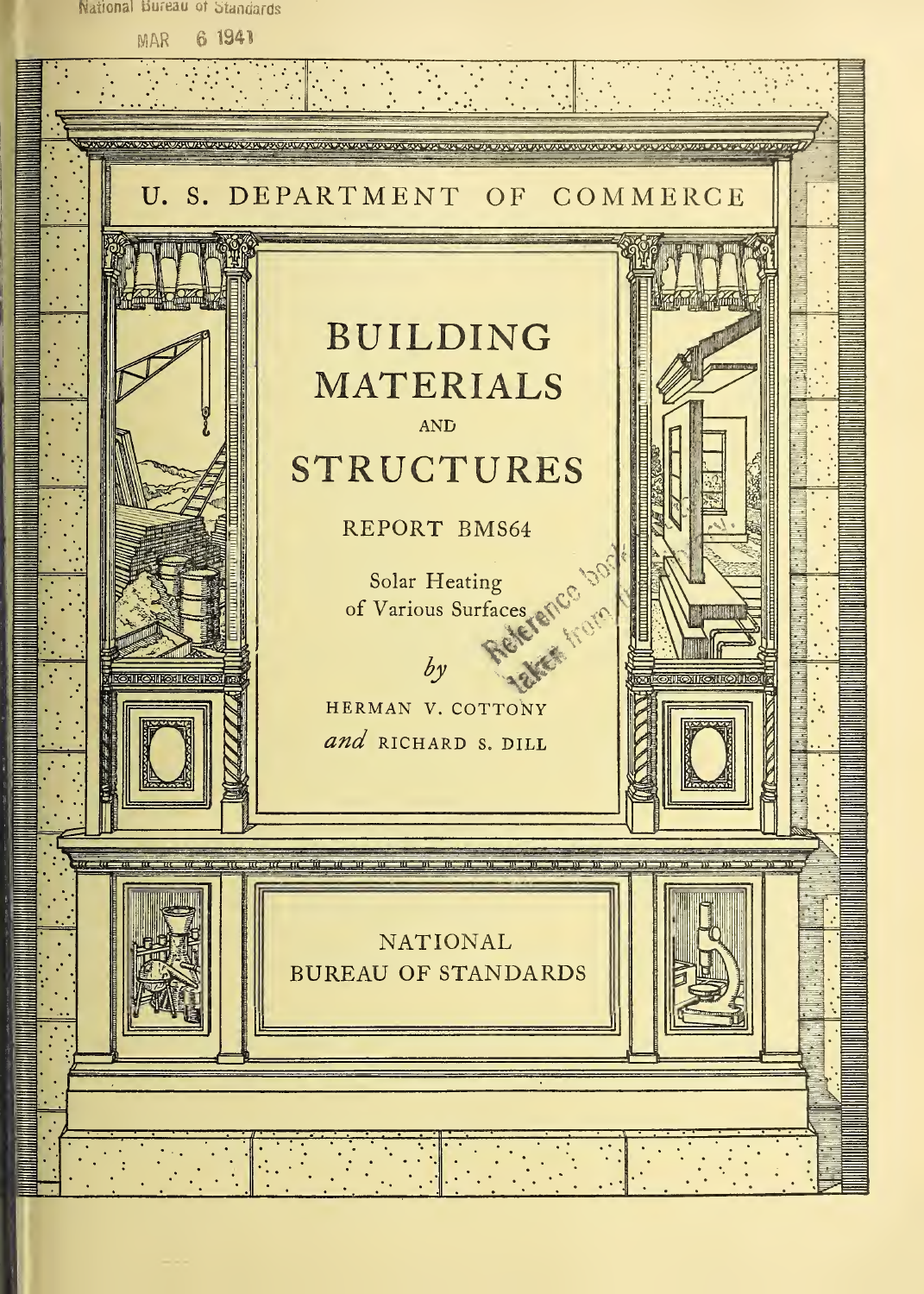The program of research on building materials and structures, carried on by the National Bureau of Standards, was undertaken with the assistance of the Central Housing Committee, an informal organization of governmental agencies concerned with housing construction and finance, which is cooperating in the investigations through a committee of principal technicians.

## CENTRAL HOUSING COMMITTEE

### ON RESEARCH, DESIGN, AND CONSTRUCTION

A. C. SHIRE, Chairman. United States Housing Authority. Howard P. Vermilya, Vice Chairman. Federal Housing Administration.

STERLING R. MARCH, Secretary.

PIERRE BLOUKE, Federal Home Loan Bank Board.

HUGH L. DRYDEN, National Bureau of Standards.

Louis A. Simon, Public Buildings Administration.

Luther M. Leisenring, Construction Division (War).

Edward A. Poynton, Office of Indian Affairs. JOHN S. DONOVAN, Farm Security Administration.

George W. Trayer, Forest Service (F. P. Laboratory).

Joseph M. DallaValle, Public Health Service.

George E. Knox, Yards and Docks (Navy).

William R. Talbott, Veterans' Administration.

WALLACE ASHBY, Bureau of Agricultural Chemistry and Engineering.

## NATIONAL BUREAU OF STANDARDS STAFF COMMITTEE ON ADMINISTRATION AND COORDINATION

HUGH L. DRYDEN, Chairman. Mechanics and Sound.

PHAON H. BATES, GUSTAV E. F. LUNDELL,<br>Clay and Silicate Products. Chemistry. Clay and Silicate Products.

HOBART C. DICKINSON, ADDAMS S. MCALLISTER,<br>
Heat and Power. Codes and Specification

WARREN E. EMLEY, HENRY S. RAWDON, Organic and Fibrous Materials. Metallurgy. Organic and Fibrous Materials.

Codes and Specifications.

The Forest Products Laboratory of the Forest Service is cooperating with both committees on investigations of wood constructions.

[For list of BMS publications and directions for purchasing, see cover page iii]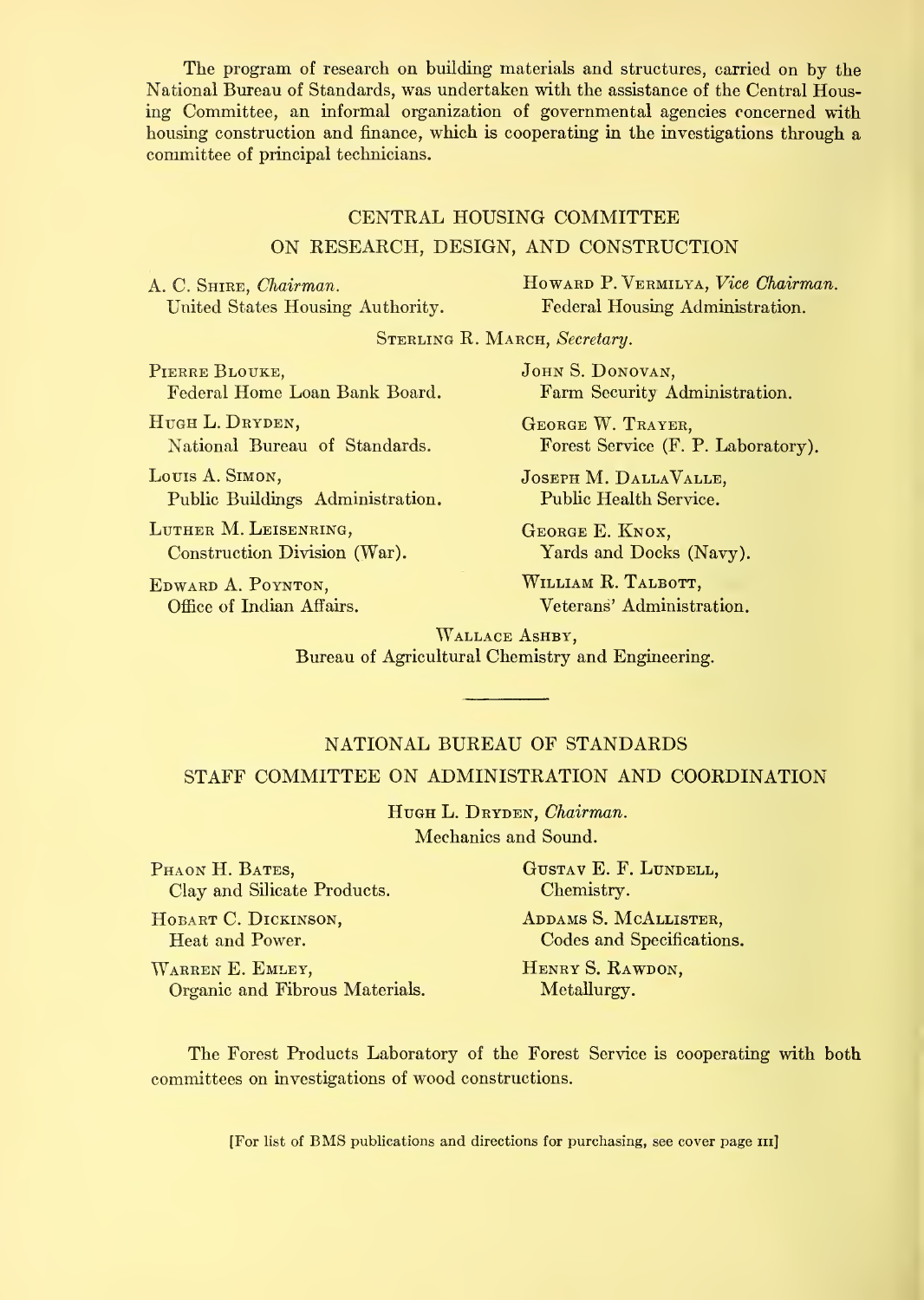UNITED STATES DEPARTMENT OF COMMERCE • Jesse H. Jones, Secretary

NATIONAL BUREAU OF STANDARDS • Lyman J. Briggs, Director

# BUILDING MATERIALS and STRUCTURES

## REPORT BMS64

Solar Heating of Various Surfaces

 $\partial y$ 

HERMAN V. COTTONY and RICHARD S. DILL



ISSUED JANUARY 23, <sup>1</sup><sup>94</sup> <sup>1</sup>

The National Bureau of Standards is a fact-finding organization; it does not "approve" any particular material or method of construction. The technical findings in this series of reports are to be construed accordingly.

<sup>1</sup> UNITED STATES GOVERNMENT PRINTING OFFICE • WASHINGTON • I94I FOR SALE BY THE SUPERINTENDENT OF DOCUMENTS, WASHINGTON, D. C. . PRICE IO CENTS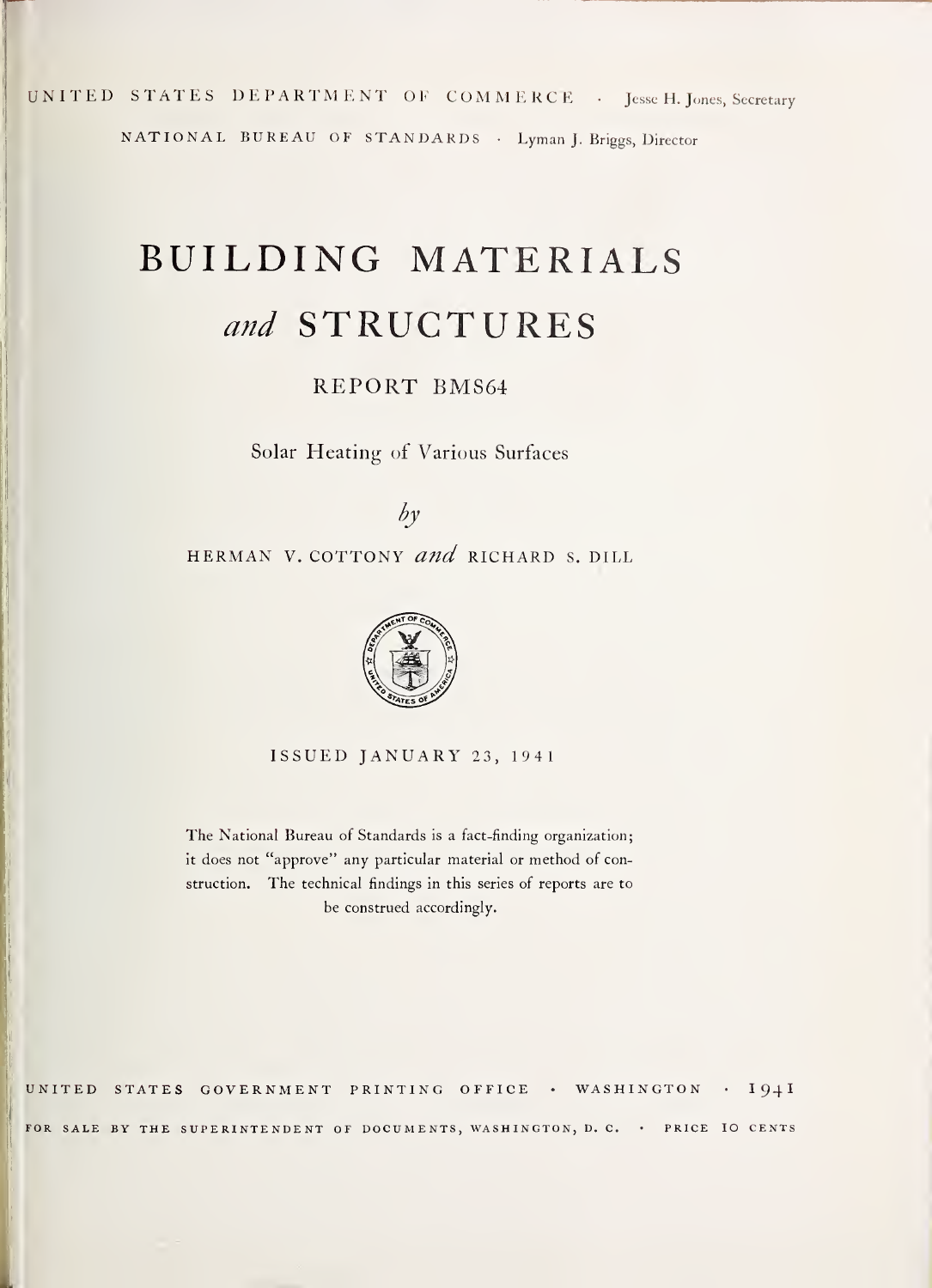## Foreword

Methods of improving comfort conditions in homes during warm weather were investigated in connection with the low-cost housing program at the National Bureau of Standards, and this report presents one phase of this subject. During this study, the temperatures attained by various surfaces exposed to the sun and weather, as if upon a roof, were observed. Heating by sunlight and cooling by radiation to the sky at night of several paints and commonly used roof coverings can be compared directly by means of the results obtained.

Other factors affecting summer comfort in dwellmgs, such as the effectivenesses of various insulating materials in the ceiling and of window shades and blinds of several kinds, will be treated in other reports.

LYMAN J. BRIGGS, Director.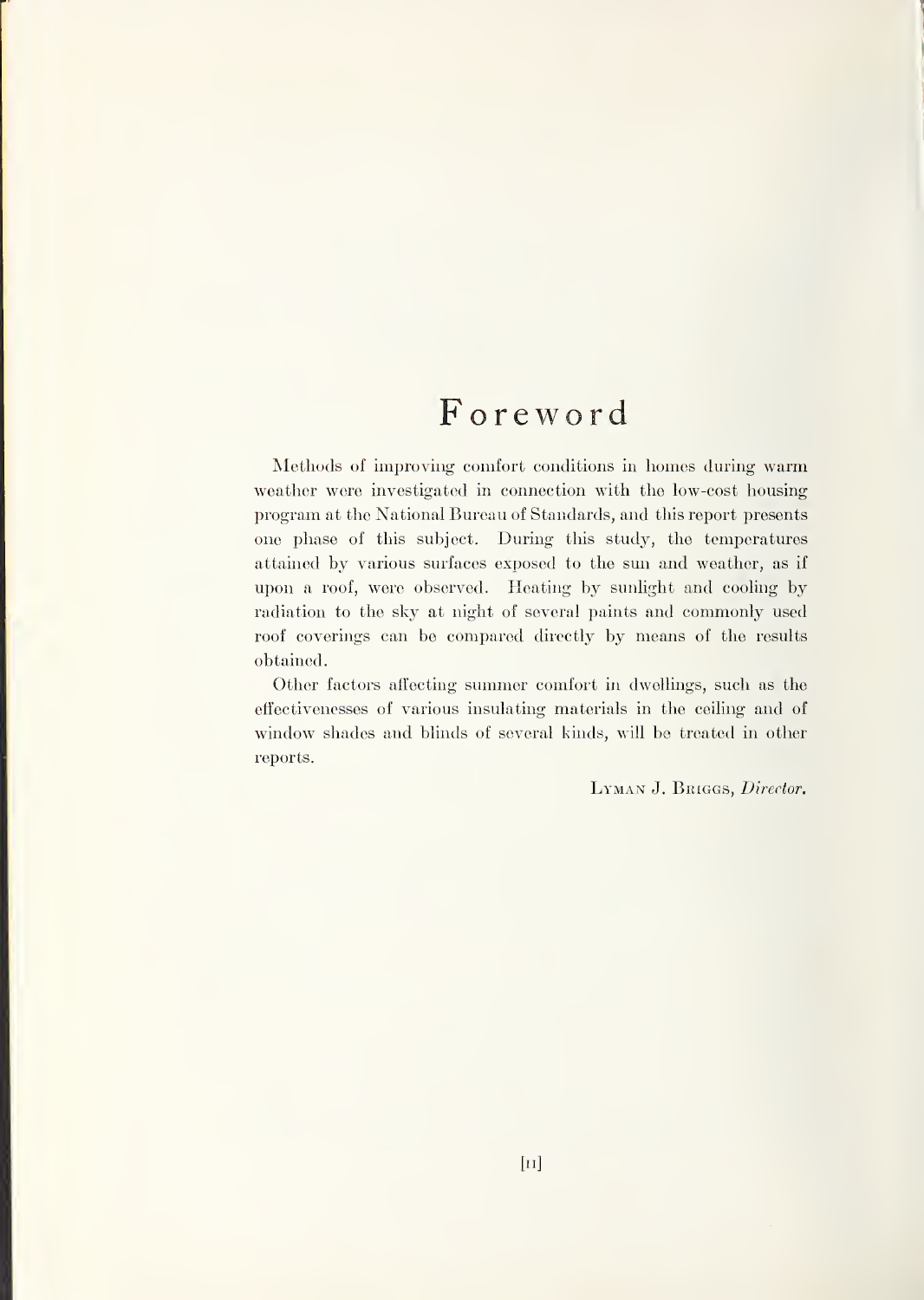## Solar Heating of Various Surfaces

by HERMAN V. COTTONY and RICHARD S. DILL

#### **CONTENTS**

|                                                                                                                                                                                                                                                                                                                                                                                                                   | Page | Page |  |
|-------------------------------------------------------------------------------------------------------------------------------------------------------------------------------------------------------------------------------------------------------------------------------------------------------------------------------------------------------------------------------------------------------------------|------|------|--|
| Foreword- $\frac{1}{2}$ = $\frac{1}{2}$ = $\frac{1}{2}$ = $\frac{1}{2}$ = $\frac{1}{2}$ = $\frac{1}{2}$ = $\frac{1}{2}$ = $\frac{1}{2}$ = $\frac{1}{2}$ = $\frac{1}{2}$ = $\frac{1}{2}$ = $\frac{1}{2}$ = $\frac{1}{2}$ = $\frac{1}{2}$ = $\frac{1}{2}$ = $\frac{1}{2}$ = $\frac{1}{2}$ = $\frac{1}{2}$<br>1 IV. Results <sub>-----------------------</sub> 1 IV. Results <sub>--------------------------</sub> 4 |      |      |  |
|                                                                                                                                                                                                                                                                                                                                                                                                                   |      |      |  |

#### ABSTRACT

Measurements were jnade on the temperatures at tained by a number of painted and other surfaces ex posed to the sun, and it was found that surfaces covered with white or light-colored paint remained cooler under this condition than those covered with dark paint. A surface covered with glossy white paint was cooler than any other tried, while one covered with flat white paint was nearly as cool.

A lampblack surface was the warmest of the surfaces tried, and one covered with green trim paint was nearly as warm.

The temperature attained by surfaces painted with various shades of gray, yellow, and ivory paint fell be tween those reached by the white and the green surfaces.

Three colors of commercial roll roofing material aluminum, green, and red—were tried, and all attained temperatures practically as high as the green or the lampblack surfaces.

A surface covered with aluminum foil was cooler than another covered with aluminum paint but was consider ably warmer than the white painted surfaces.

All the surfaces were shown to be cooled below the ambient air temperature on clear nights by radiation to the sky. The surfaces covered with house paints were all cooled about the same amount under this condition, regardless of color, and they were cooled more than the other surfaces tried, whereas the aluminum foil-covered surface was cooled the least.

#### I. INTRODUCTION

In connection with the researches of the National Bureau of Standards on low-cost housing, a simple apparatus was constructed and used to investigate the relative absorption of heat from the sun by several materials or surfaces which are or might be used on roofs. The practical importance of this problem to anyone interested in keeping houses cool in summer is

shown by the fact that under some conditions surfaces exposed to the sun have been observed to be more than 60 degrees F warmer than the air above them.

Two properties, among others, are known to influence the temperature to which surfaces are heated by radiant heat from the sun. One is the absorption coefficient for sunlight, and the other is the ability of the surface itself to radiate heat. A black surface absorbs nearly all the radiant heat falling upon it. Black surfaces exposed to the sun attain higher temperatures than most surfaces of other kinds under the same conditions.

A surface capable of emitting long-wave radiation (radiant heat) will remain cooler when exposed to the sun than another surface which is similar with the exception that it emits less of such radiation. A surface must be permitted to attain a materially higher temperature than its surroundings if this phenomenon is to be of importance. For example, the surfaces of tanks containing water, gasoline, or other liquids will in many cases be cooled by the liquid behind them, so that ability of the sur face to radiate heat is unimportant. It is unlikely that any house, wall, or roof falls within this category.

For the purposes of these tests, 17 materials or surfaces, each 10 inches square, were arranged on a board and exposed to sunlight. As all the surfaces were arranged in substantially the same way, it was assumed that the maximum temperature attained by each sample was a measure of its tendency to impart heat to a house on which it might be used as a covering.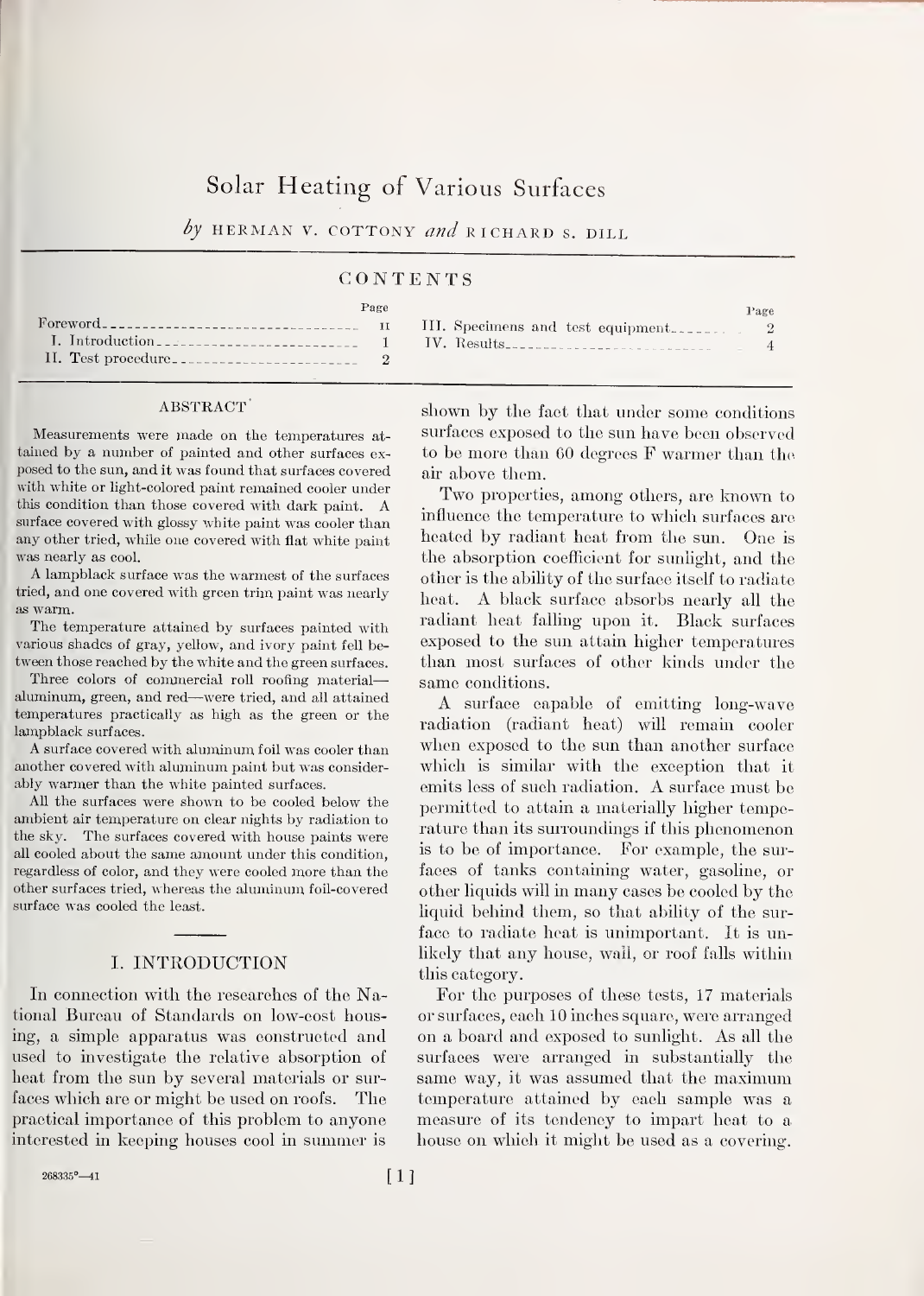#### II. TEST PROCEDURE

The procedure consisted in exposing the panel bearing the test surfaces to sunlight during each of 5 days. Observation began at 8 a. m. and continued until 4 p. m. The test panel faced south in all cases. Tests were made with the panel at inclinations of 90, 60, 45, and 30 degrees from the horizontal. Temperatures of the various surfaces and of the air were observed at intervals of 30 minutes.

## III. SPECIMENS AND TEST EQUIPMENT

The paints selected for the tests were ready mixed and were purchased in the open market. The manufacturers furnished formulas for the paints used as follows

| Glossy white:                                                                                                   | $%$ by weight |
|-----------------------------------------------------------------------------------------------------------------|---------------|
| Basic carbonate white lead_________________                                                                     | 20            |
|                                                                                                                 | 11            |
|                                                                                                                 | 19            |
| Titanium magnesium pigment                                                                                      | 16            |
| Total pigment                                                                                                   | 66            |
|                                                                                                                 | 31            |
| Japan drier                                                                                                     | 3             |
|                                                                                                                 | 34            |
| Flat white:                                                                                                     |               |
| White lead (basic sulfate)                                                                                      | 22            |
| Zine oxide                                                                                                      | 40            |
|                                                                                                                 | 8             |
| Total pigment                                                                                                   | 70            |
|                                                                                                                 | 11            |
|                                                                                                                 | 4             |
|                                                                                                                 | 15            |
| Total vehicle                                                                                                   | 30            |
| Ivory:                                                                                                          |               |
| White lead carbonate                                                                                            | 19<br>15      |
|                                                                                                                 | 27            |
|                                                                                                                 | 7             |
|                                                                                                                 | 68            |
|                                                                                                                 | 29            |
|                                                                                                                 | 3             |
|                                                                                                                 | 32            |
| and the state of the state of the state of the state of the state of the state of the state of the state of the |               |

The paint is tinted with yellow ochre.

| Canary yellow:                                       | $\%$ by weight |
|------------------------------------------------------|----------------|
|                                                      | 20             |
| Basic lead sulfate                                   | 14             |
|                                                      | 27             |
|                                                      | 6              |
|                                                      |                |
|                                                      |                |
|                                                      | 67             |
| Linseed oil__________________________________        | 30             |
|                                                      | 3              |
|                                                      |                |
| Total vehicle____________________________            | 33             |
| The paint is tinted with chrome yellow.              |                |
|                                                      |                |
| Pearl gray:                                          |                |
|                                                      | 15             |
|                                                      | 17             |
|                                                      | 26             |
| Magnesium silicate___________________________        | 6              |
|                                                      |                |
|                                                      | 64             |
|                                                      |                |
|                                                      | 32             |
|                                                      | 4              |
|                                                      |                |
| Total vehicle <sub>---------------------------</sub> | 36             |
| The paint is tinted with ivory drop black            |                |
| and ultramarine blue.                                |                |
|                                                      |                |
| Silver gray:                                         |                |
|                                                      | 19             |
|                                                      | 15             |
|                                                      | $^{26}$        |
|                                                      | 6              |
|                                                      |                |
|                                                      | 66             |
| Linseed oil__________________________________        | 31             |
|                                                      | 3              |
|                                                      |                |
|                                                      | 34             |
|                                                      |                |
| The paint is tinted with raw umber and<br>lampblack. |                |
|                                                      |                |
| Light lead:                                          |                |
|                                                      | 19             |
| Basic lead sulfate                                   | 15             |
|                                                      | $^{26}$        |
|                                                      | 6              |
|                                                      |                |
|                                                      | 66             |
|                                                      |                |
|                                                      | 31             |
|                                                      | 3              |
|                                                      |                |
| Total vehicle______________________                  | 34             |
| The paint is tinted with lampblack and               |                |
| ultramarine blue.                                    |                |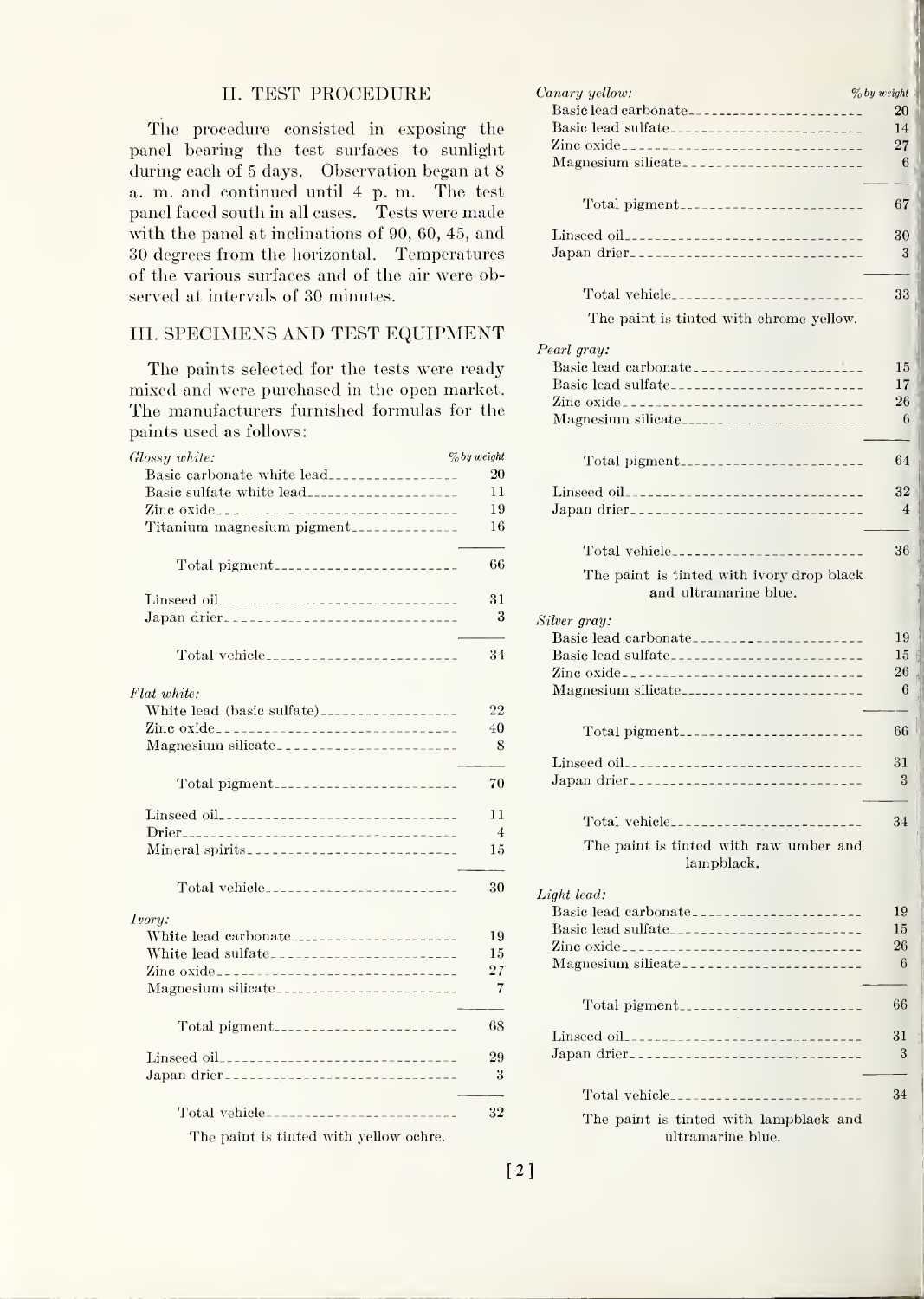| Slate: | $\%$ by weight |
|--------|----------------|
|        | 12             |
|        | 17             |
|        | 27             |
|        | 8              |
|        | 64             |
|        | 32             |
|        | 4              |
|        | 36             |

The paint is tinted with ultramarine blue and lampblack.

Medium green (trim color)

|                                               | 14 |
|-----------------------------------------------|----|
|                                               | 13 |
|                                               | 27 |
| Linseed oil__________________________________ | 46 |
|                                               | 5  |
|                                               | 11 |
|                                               | 5  |
|                                               | 6  |
| Total vehicle                                 | 73 |

The black paint for the test was made of lampblack and shellac in alcohol.

The apparatus is shown in some detail in figure 1. The test surfaces were mounted on the sheet of  $\frac{1}{4}$ -inch plywood shown, and the whole set-up, mounted on trunnions, could be adjusted to any desired inclination.

A copper-constantan thermocouple system was used for surface temperature measurements.

A thermocouple junction was placed in the center of each test surface. Thermocouple wires were secured to the surface for at least 5 inches from each junction. In the case of the painted surfaces, the wires were laid in shallow grooves in the plywood and held there by small staples. The paint was applied over wires and staples. In the case of the three panels covered with roofing roll, the wires were laid in grooves in the asphalt coating just underneath the slate surfacing. The roofing roll samples were tacked to the plywood panel at intervals of 2 to 3 inches, sufficiently close to prevent formation of airpockets under them. For the panels covered by galvanized iron and aluminum foil, the thermocouples were attached to the wood surface. The galvanized-iron sheet was tacked securely over the wires. The aluminum foil was secured to the plywood board over the wires by shellac.

The temperature of the air was measured by a mercury-in-glass thermometer suspended in the shade in the vicinity of the test panels.

The wind conditions prevalent during this series of tests varied from still to light breezes. No corrections were made for changes in wind intensity during the course of the test, but the results of tests during which the wind was too strong or gusty or during which the incident



FIGURE 1.—View of the apparatus and arrangement of the test surfaces.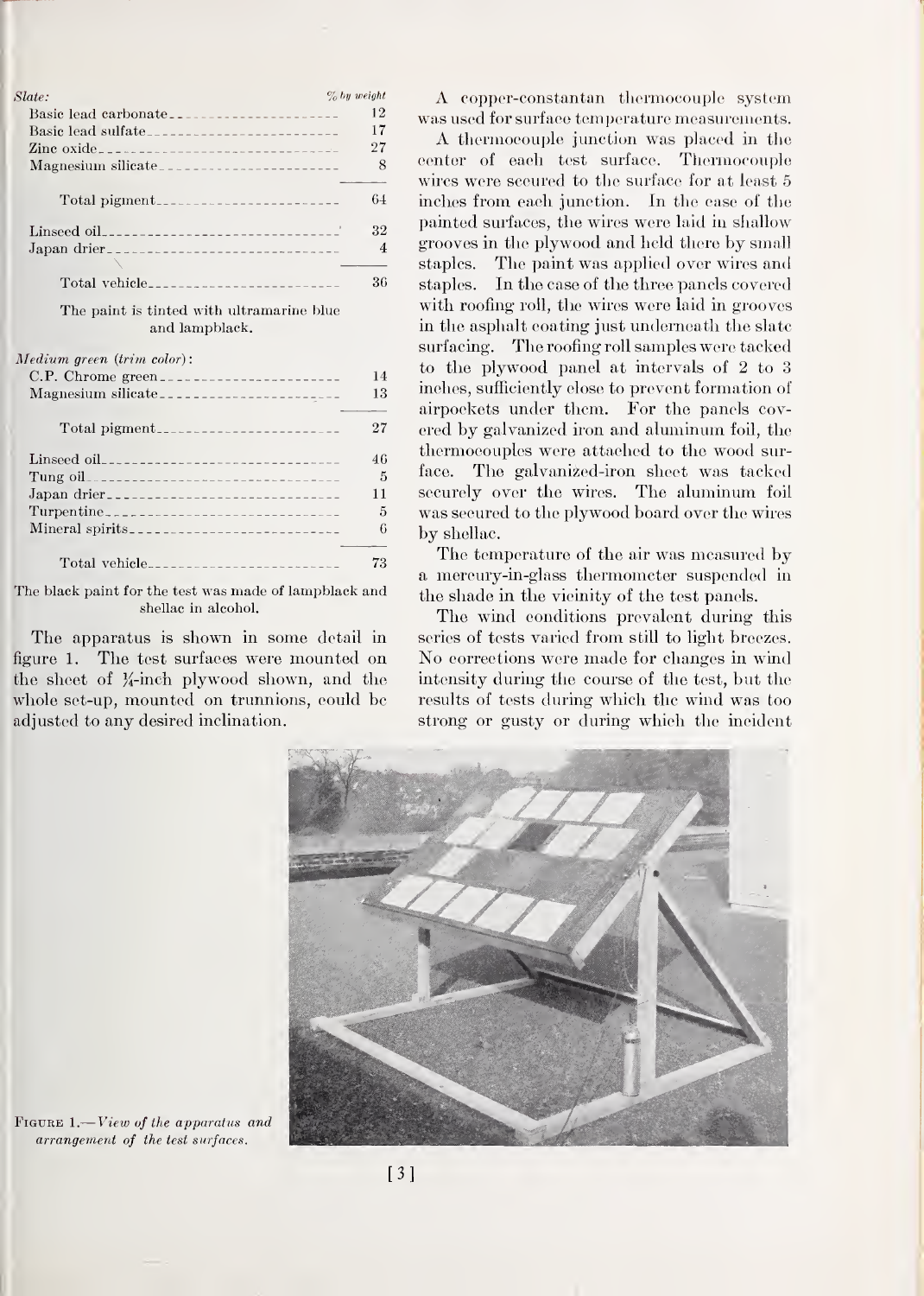solar radiation was varying rapidly because of clouds were disregarded.

A Leeds & Northrup type K potentiometer was used for measuring thermocouple electro motive forces.

#### IV. RESULTS

Table <sup>1</sup> shows the observed average differ ence between the surface temperature and the ambient air temperature for each material or surface tested. Table 2 contains the same data but in a different form. Here the difference between surface temperature and air temperature for the lampblack coating is arbitrarily called 100, and the air-to- surface temperature differences for the other materials are altered proportionately.

TABLE 1.—*Daily mean rise in temperature in degrees* Fahrenheit of test panels exposed to the sun

| Date (1939)------------------------------ | Aug.          | Aug.         | Aug.       | $\rm{July}$ | Aug.         |
|-------------------------------------------|---------------|--------------|------------|-------------|--------------|
|                                           | $\mathcal{D}$ | 3            | 1          | 31          | 7            |
| Panel inclination from horizontal.        | $90^\circ$    | $90^{\circ}$ | $60^\circ$ | $45^\circ$  | $30^{\circ}$ |
|                                           | $\circ$ F     | $\circ$ F    | $\circ$ F  | $\circ$ F   | $\circ$ F    |
|                                           | 20.9          | 21.0         | 37.4       | 46.3        | 48.5         |
| Galvanized iron                           | 16.1          | 15.3         | 28.1       | 32.0        | 37.7         |
| Roofing shingle, aluminum                 | 19.4          | 20.2         | 34.1       | 40.7        | 41.6         |
| Roofing shingle, green                    | 19.5          | 20.7         | 33.3       | 41.3        | 43.4         |
| Roofing shingle, red                      | 21.5          | 23.1         | 37.2       | 44.8        | 46.0         |
|                                           | 9.8           | 8.3          | 15.0       | 17.3        | 19.7         |
| White road-marking paint                  | 12.3          | 12.1         | 19.7       | 22.9        | 24.7         |
|                                           | 14.6          | 14.5         | 24.4       | 29.0        | 29.3         |
|                                           | 8.9           | 7.9          | 12.1       | 13.0        | 15.5         |
| Flat white paint                          | 9.1           | 8.3          | 13.2       | 15.6        | 17.2         |
|                                           | 10.2          | 9.3          | 14.9       | 16.8        | 19.2         |
| Canary-yellow paint _________________     | 10.9          | 10.4         | 16.7       | 19.2        | 21.6         |
|                                           | 13.3          | 13.7         | 20.3       | 24.3        | 25, 6        |
|                                           | 13.9          | 14.2         | 20.3       | 24.6        | 26.3         |
|                                           | 15.1          | 15.2         | 22.9       | 27.4        | 29.7         |
|                                           | 16.8          | 17.1         | 26.7       | 32.4        | 35.4         |
| Medium-green paint (trim color)           | 20.4          | 20.5         | 35.3       | 42.7        | 46.3         |

The air-to-surface temperature difference for a surface has been called the temperature rise of the surface and the results show that if the sun intensity varies, the temperature rise of any surface is a fairly constant fraction of the temperature rise of the lampblack surface. It should therefore be possible to "rate" another surface material in terms of the ratio of its temperature rise to that of a lampblack surface.

Table 2 shows that some roofing materials were heated ahnost as much as the black surface. There appears to be little difference between roofing felts of different colors. Although the roofing felt painted with aluminum paint was the coolest of the three roofing felts tested, the difference between them was

small and of the order of the uncertainty of measurement.

r

 $\texttt{TABLE 2}\texttt{---} Relative\;\; rise\;\; in\;\; temperature\;\; of\;\; test\;\; panels$ exposed to the sun

[Black taken as 100]

| Date $(1939)$                       | Aug.<br>$\mathcal{D}$ | Aug.<br>$\mathcal{R}$ | Aug.<br>1  | July<br>31 | Aug.       |
|-------------------------------------|-----------------------|-----------------------|------------|------------|------------|
| Panel inclination from horizontal.  | $90^\circ$            | $90^\circ$            | $60^\circ$ | $45^\circ$ | $30^\circ$ |
|                                     | 100                   | 100                   | 100        | 100        | 100        |
|                                     | 77                    | 73                    | 75         | 69         | 78         |
| $\text{Roofing}$ shingles, aluminum | 93                    | 96                    | 91         | 88         | S6         |
| Roofing shingles, green             | 93                    | 99                    | 89         | 89         | 90         |
| Roofing shingles, red               | 103                   | 110                   | 100        | 97         | 95         |
| Aluminum foil______<br>. 1          | 47                    | 40                    | 40         | 37         | 41         |
|                                     | 59                    | 58                    | 53         | 49         | 51         |
|                                     | 70                    | 69                    | 65         | 63         | 60         |
|                                     | 43                    | 38                    | 32         | 28         | 31         |
|                                     | 44                    | 40                    | 35         | 34         | 35         |
|                                     | 49                    | 44                    | 30         | 36         | 40         |
|                                     | 52                    | 50                    | 45         | 41         | 45         |
|                                     | 64                    | 65                    | 54         | 53         | 53         |
|                                     | 67                    | $68-$                 | 54         | 53         | 54         |
|                                     | 72                    | 72                    | 61         | 59         | 61         |
| Slate paint                         | 80                    | 82                    | 71         | 70         | 73         |
|                                     | 98                    | 98                    | 94         | 92         | 96         |

Aluminum foil was undoubtedly the best reflector of all the surfaces tested, but it proved to be less effective than either of the two white wall paints from the standpoint of coolness. This is not as surprising as it may seem at first because the aluminum foil has very poor emissivity at long wavelengths, whereas the paints are comparatively good radiators and can emit much heat by radiation.

Aluminum paint was definitely inferior to aluminum foil and to most of the house paints. The aluminum paint used in the test was freshly made. Spar varnish was used as the vehicle. No attempt was made to test aluminum paint made with other vehicles. Values other than those obtained are possible if amyl acetate or some other vehicle is used in the aluminum paint.

The paints gave fairly uniform results. The surface which remained coolest was that covered with glossy white paint. This surface had a temperature rise of about one-third as much as the black surface. Flat white paint produced the second coolest surface, with a temperature rise only slightly higher than that covered with glossy white paint. Darker paints tried pro duced warmer surfaces. The different shades of gray produced the warmest surfaces of all the house wall paints tested. The one trim color tested, a medium green, produced the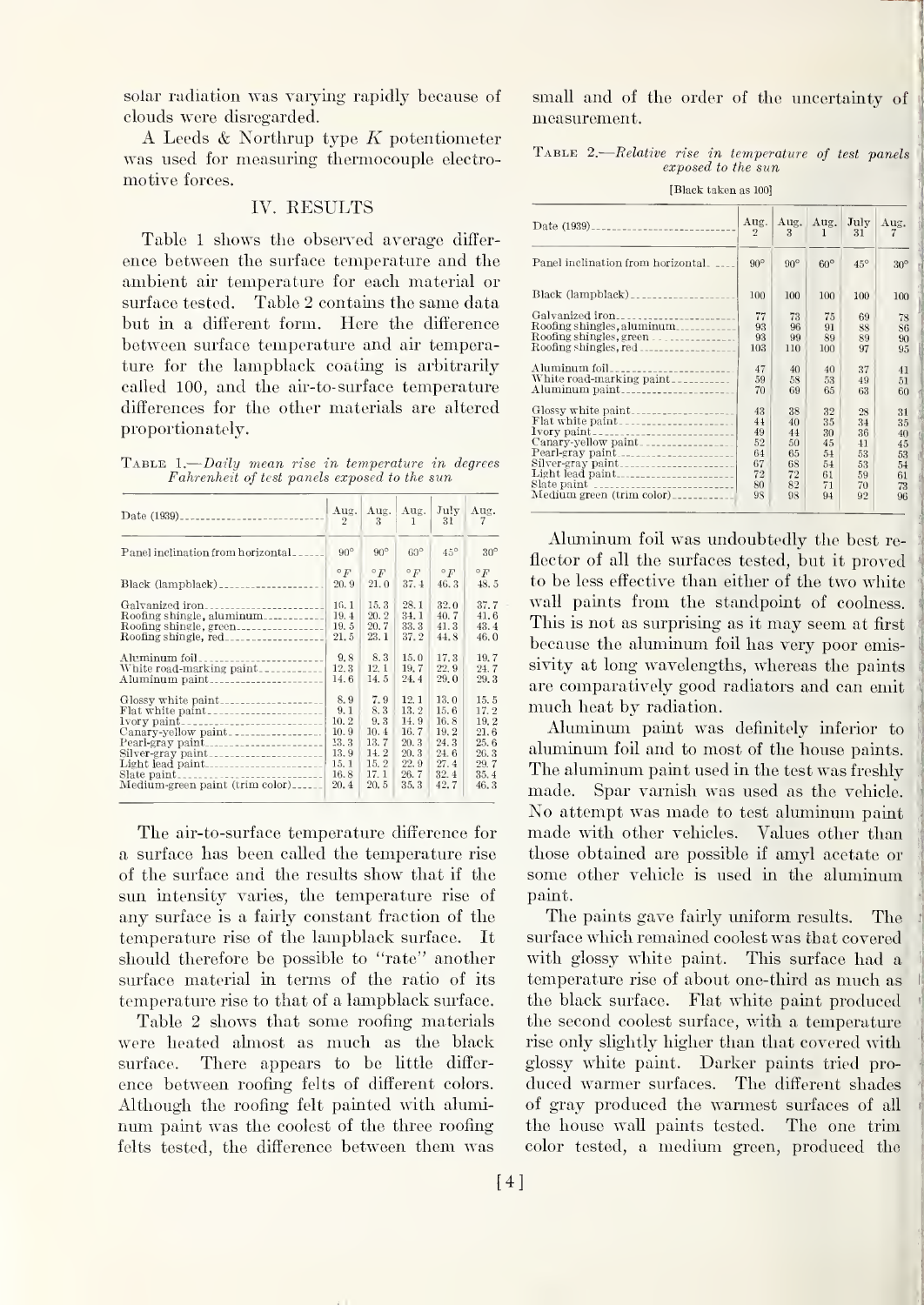warmest surface of all the paints. This surface attained nearly the same temperature as the black surface.

The results indicate in general that the relative heating by the sun of different house paints can be foretold approximately by the darkness of the paint because practically all house paints radiate heat at about the same rate at long wavelengths, whereas the darker colored paints absorb a higher percentage of the radiation from the sun.

The fact that the surface covered with green trim paint was warmed by the sun more than that covered with gray paint and nearly as much as the black surface is of interest because green and similar dark colors are frequently used on shutters. If shutters are habitually closed for protection against the sun at midday, a lighter color might be more desirable.

Aletallic aluminum foil was less effective as a production against sun than white paint, but if the conditions were such that heat absorbed was rapidly conducted away, as for example in the case of a gasoline storage tank, the loss of heat by radiation would become less important, since the rise in temperature in the latter case is small, and a good reflector, such as aluminum foil, might be the more valuable because the reflecting property and not the ability of the surface to reradiate heat could have the predominating influence.

Of the roofing surfaces the plain galvanized iron proved to be the coolest, although not particularly cool. The more common felt roofing rolls covered with crushed slate were found to be almost as warm as the black surface even when the coloring of the granules was aluminum paint. This is as one would expect because a roughened surface is a good absorber of radiant energy.

No tests were made on stained wood shingles, but, on the basis of the results obtained from the tests of paints, it is expected that they would be little, if any, cooler than the roofing rolls.

The results of the tests indicate that the best surface for protection against heat from the sun would be some smooth covering painted white. This would unquestionably be an unusual practice and moreover, frequent repainting would probably be necessary to maintain the effectiveness of the surface.

In addition to the above, as an incidental study, measurements of the surface temperatures when the surfaces were in the horizontal position were made at night. It was expected that the radiation to the clear night sky by the surfaces would reduce the surface temperatures below the air temperature. The temperature of the black panel and of all the surfaces covered with house paints dropped to a point nearly 13 degrees F. below the air temperature. The aluminum foil surface was the warmest, being about 7 degrees F. below the air temperature, while the temperatures of the surfaces with aluminum paint, traffic road paint, and galvanized iron were about 11 degrees F. below the air temperature. These observations have no direct bearing on the protection against solar heat but are of interest in connection with insulation of houses against loss of heat in winter. In general, surfaces which were good radiators of energy at long wavelength were the coolest at night.

The observations on the night cooling of the surfaces by radiation to the sky are not by any means complete, but they indicate that, at least in the case of roofs, the radiation of heat to the sky may reduce the surface temperature considerably below the air temperature and hence slightly increase the loss of heat from the house at night. The materials used in this investigation were new, and the surfaces were clean when the observations were made. The results, therefore, contain no information on what the relative effectivenesses of the various surfaces in resisting heating by the sun would be after a period of use during which corrosion or soiling occurred. Oxidation of the aluminum-foil surface or of the galvanized-iron surface, for instance, would render them less effective in resisting heating by the sun during the day and would cause them to cool more rapidly by radiation at night. Soiling of the white painted surfaces would have a similar effect on them.

WASHINGTON, JULY 22, 1940.

o

 $[5]$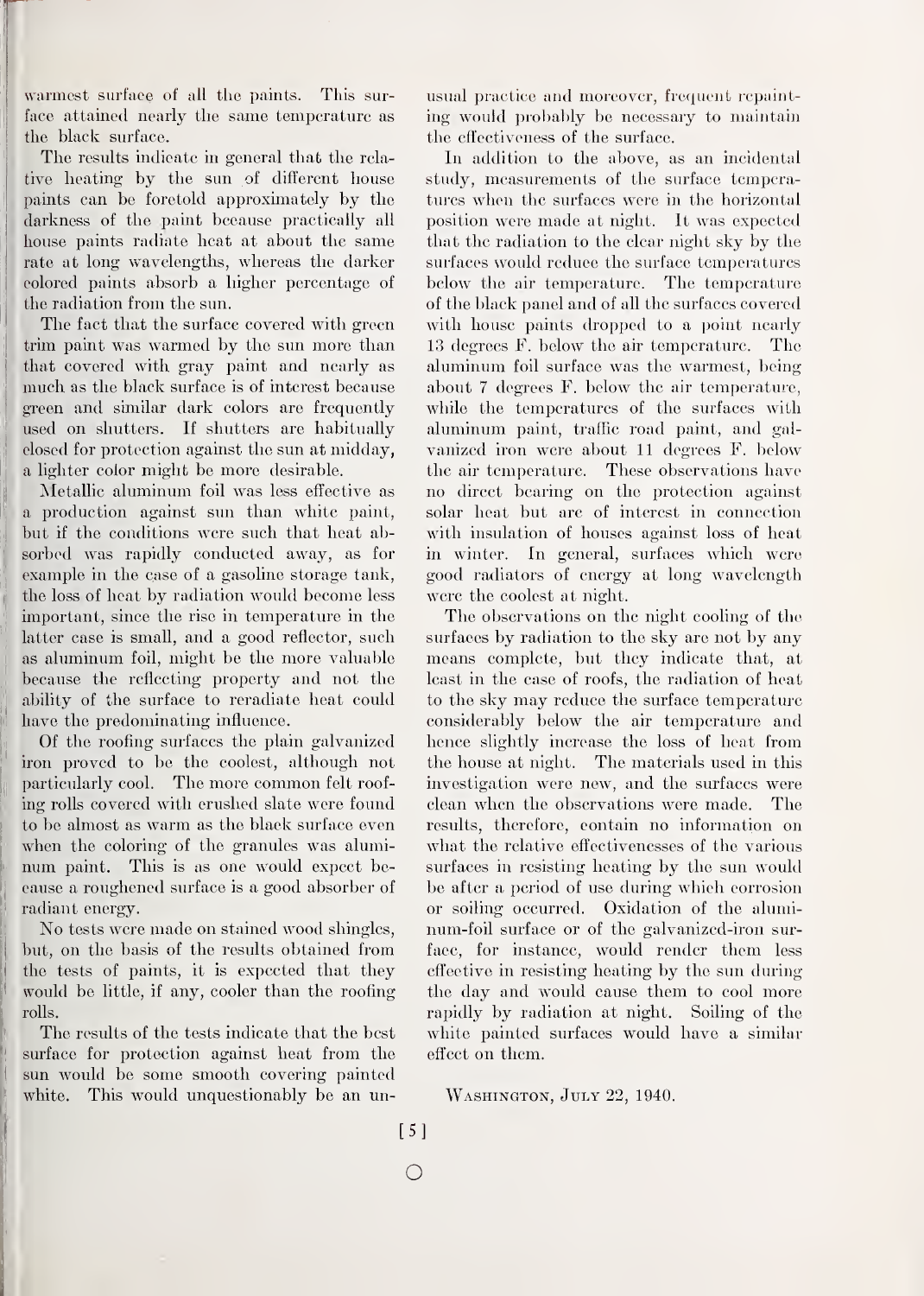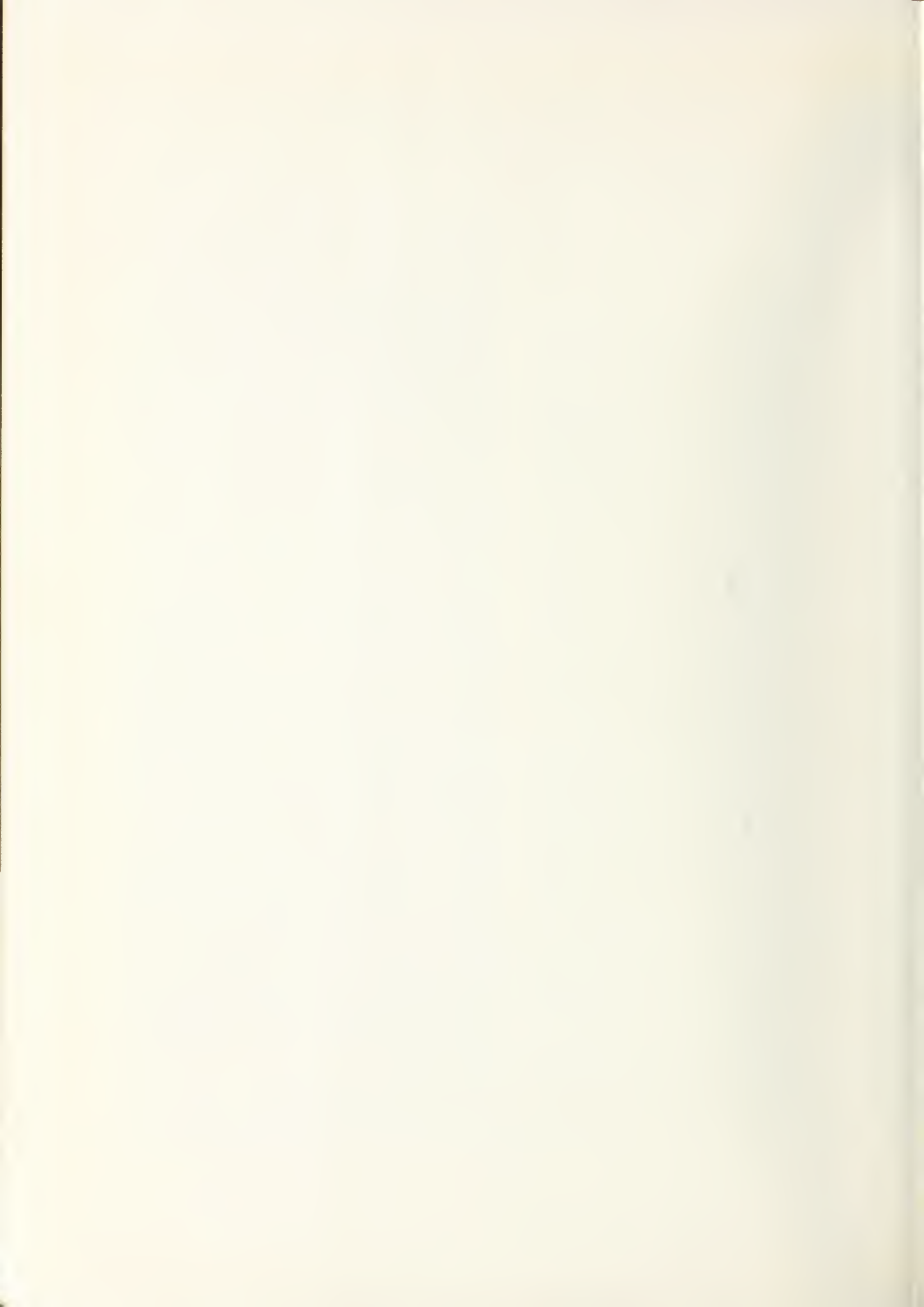#### BUILDING MATERIALS AND STRUCTURES REPORTS

On request, the Superintendent of Documents, U. S. Government Printing Office, Washington, D. C, will place your name on a special mailing list to receive notices of new reports in this series as soon as they are issued. There will be no charge for receiving such notices.

An alternative method is to deposit with the Superintendent of Documents the sum of \$5.00, with the request that the reports be sent to you as soon as issued, and that the cost thereof be charged against your deposit. This will provide for the mailing of the publications without delay. You will be notified when the amount of your deposit has become exhausted.

If 100 copies or more of any paper are ordered at one time, a discount of 25 percent is allowed. Send all orders and remittances to the Superintendent of Documents, U.S. Government Printing Office, Washington, D. C.

The following publications in this series are available by purchase from the Superintendent of Documents at the prices indicated:

| BMS1             | Research on Building Materials and Structures for Use in Low-Cost Housing                 |                 |
|------------------|-------------------------------------------------------------------------------------------|-----------------|
| BMS2             | Methods of Determining the Structural Properties of Low-Cost House Constructions          | 10 <sub>c</sub> |
| BMS3             | Suitability of Fiber Insulating Lath as a Plaster Base                                    | 10 <sub>0</sub> |
| BMS4             |                                                                                           |                 |
| BMS5             |                                                                                           |                 |
| BMS <sub>6</sub> | Survey of Roofing Materials in the Southeastern States                                    |                 |
| BMS7             |                                                                                           |                 |
| <b>BMS8</b>      | Methods of Investigation of Surface Treatment for Corrosion Protection of Steel______ 10¢ |                 |
| BMS9             | Structural Properties of the Insulated Steel Construction Company's "Frameless-Steel"     |                 |
|                  | Constructions for Walls, Partitions, Floors, and Roofs                                    | 10 <sub>c</sub> |
| <b>BMS10</b>     | Structural Properties of One of the "Keystone Beam Steel Floor" Constructions Spon-       |                 |
|                  | sored by the H. H. Robertson Co.                                                          |                 |
| BMS11            | Structural Properties of the Curren Fabrihome Corporation's "Fabrihome" Constructions     |                 |
|                  |                                                                                           |                 |
| BMS12            | Structural Properties of "Steelox" Constructions for Walls, Partitions, Floors, and Roofs |                 |
|                  |                                                                                           |                 |
| BMS13            |                                                                                           |                 |
| <b>BMS14</b>     |                                                                                           |                 |
| BMS15            | Structural Properties of "Wheeling Long-Span Steel Floor" Construction Sponsored by       |                 |
|                  |                                                                                           |                 |
| <b>BMS16</b>     | Structural Properties of a "Tilecrete" Floor Construction Sponsored by Tilecrete          |                 |
| BMS17            | Sound Insulation of Wall and Floor Constructions-------------------------------- 10¢      |                 |
| BMS18            | Structural Properties of "Pre-Fab" Constructions for Walls, Partitions, and Floors Spon-  |                 |
|                  |                                                                                           |                 |
| <b>BMS19</b>     |                                                                                           |                 |
| <b>BMS20</b>     | Structural Properties of "Twachtman" Constructions for Walls and Floors Sponsored         |                 |
|                  | by Connecticut Pre-Cast Buildings Corporation---------------------------------- 10¢       |                 |
| <b>BMS21</b>     | Structural Properties of a Concrete-Block Cavity-Wall Construction Sponsored by the       |                 |
|                  |                                                                                           |                 |
| <b>BMS22</b>     | Structural Properties of "Dun-Ti-Stone" Wall Construction Sponsored by the W. E. Dunn     |                 |
|                  |                                                                                           |                 |
| <b>BMS23</b>     | Structural Properties of a Brick Cavity-Wall Construction Sponsored by the Brick          |                 |
|                  |                                                                                           |                 |
| <b>BMS24</b>     | Structural Properties of a Reinforced-Brick Wall Construction and a Brick-Tile Cavity-    |                 |
|                  |                                                                                           |                 |
| BMS25            | Structural Properties of Conventional Wood-Frame Constructions for Walls, Partitions,     |                 |
|                  |                                                                                           |                 |
| <b>BMS26</b>     | Structural Properties of "Nelson Pre-Cast Concrete Foundation" Wall Construction          |                 |
|                  |                                                                                           |                 |
| <b>BMS27</b>     | Structural Properties of "Bender Steel Home" Wall Construction Sponsored by The           |                 |
|                  |                                                                                           |                 |
| <b>BMS28</b>     |                                                                                           |                 |

[List continued on cover page iv]